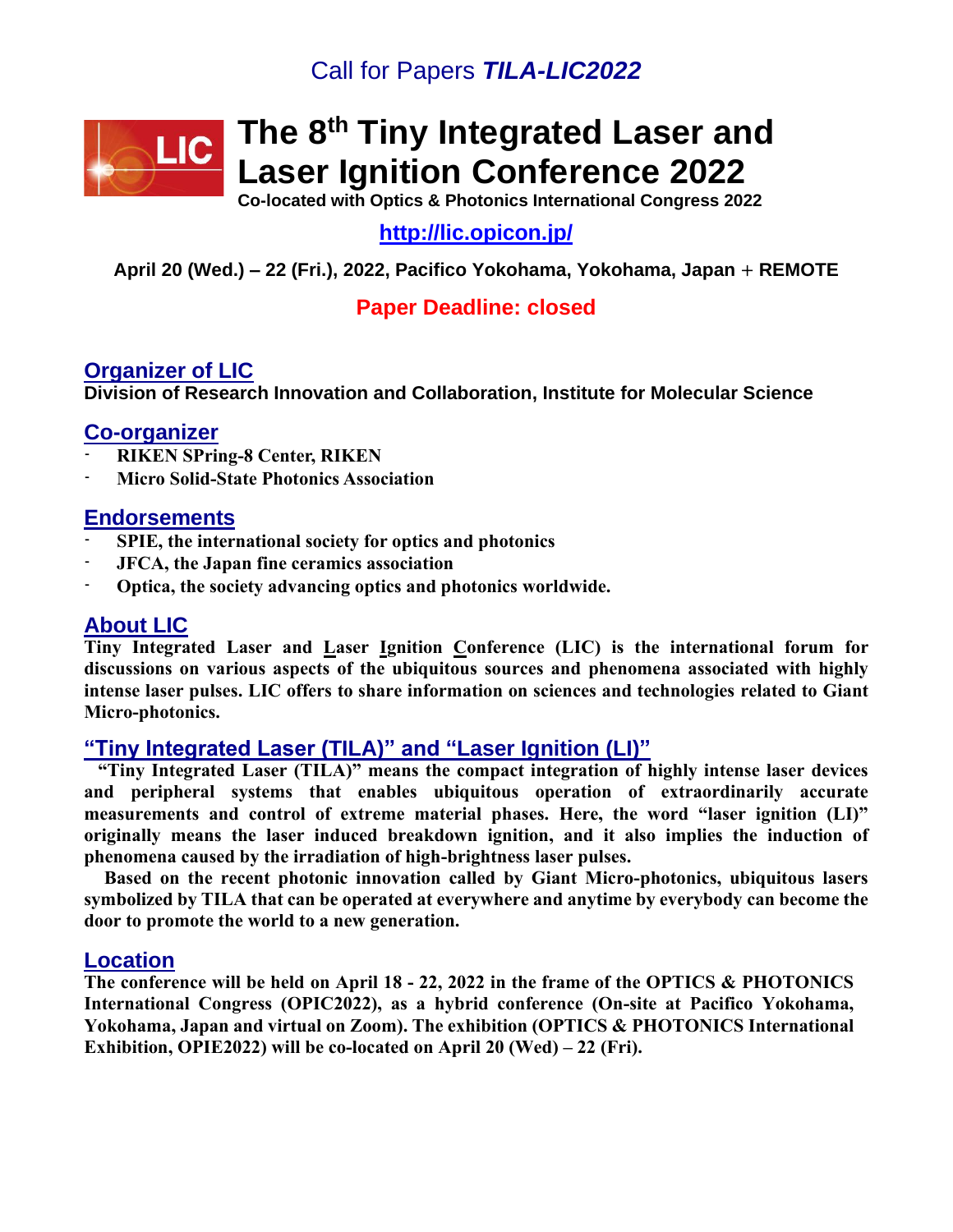## Call for Papers *TILA-LIC2022*

## **SCOPES**

**This conference aims at collating the latest developments in laser technologies and their applications of the compact laser systems by the integration of knowledges. Papers are solicited on, but not limited to, the following topics:**

#### **A. Tiny integrated lasers**

- Pumping source of miniature lasers
- Giant pulse generation from ubiquitous devices.
- Integration of miniature lasers for high power generation
- Design concepts and simulations for integrated power lasers

#### **B. Optical materials for tiny integrated lasers**

- Performance of optical materials
- Laser grade ceramics
- - Nonlinear optical materials
- Material processes for power lasers

#### **C. Laser induced phenomena by power miniature lasers**

- - Laser induced breakdown
- - Laser cavitation
- - Laser acceleration
- - Nonlinear optics (VUV, VIS, IR, MIR, THz)

#### **D. Application of tiny integrated lasers**

- - Laser ignition for green innovations
- Laser ignition for aerospace applications
- - Laser diagnostics / Remote sensing
- Laser processing and optical bio-genetics

## **Invited speakers**

**Masayasu Shimura (Tokyo Institute of Technology) Hyungrok Do (Seoul National University) Ichiro Shoji (Chuo University) Mitsunori Ito (IHI Corporation) Yuji Oki (Kyusyu University) Daniel Rytz (Electro-Optics Technology GmbH) Takunori Taira (RIKEN) Arvydas kausas (Institute for Molecular Science) Kenichi Hirosawa (Mitsubishi Electric Corporation) Tohru Suzuki National Institute for Materials Science) Tomohisa Takemasa (Konoshima Chemical Co., Ltd. ) Mitsuhiro Yoshida (High Energy Accelerator Research Organization) Tomozaburo Yano (Japan Fine Ceramics Assiciation) Fabian Rotermund (Korea Advanced Institute of Science and Technology)**

## **Production information session**

**After closing remarks of TILA-LIC2022, the information commercial products related to Giant Micro-photonics will be presented. Some products will be exhibited during TILA-LIC 2022.**